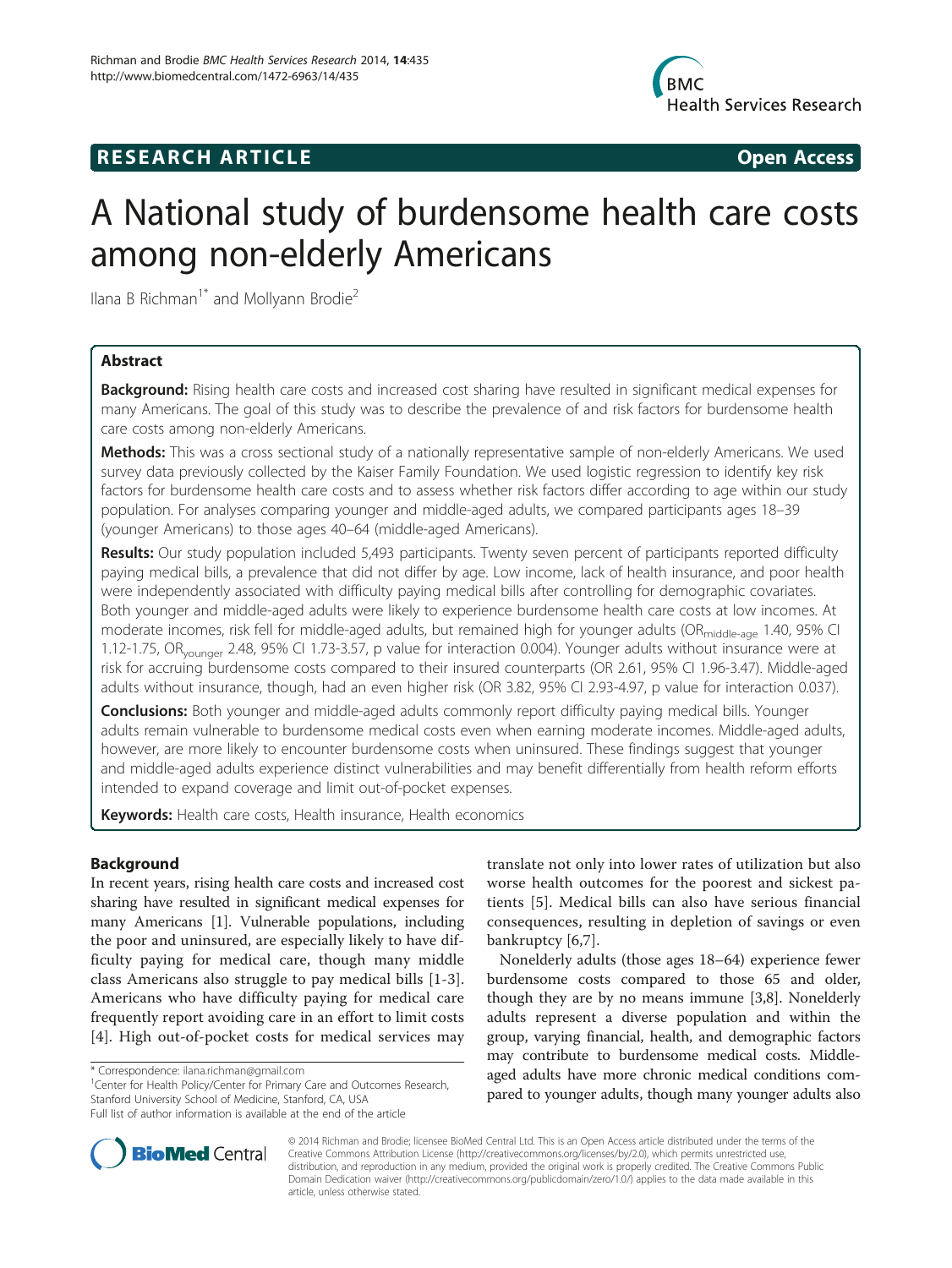face health problems that require ongoing medical care [[9-11\]](#page-5-0). Younger adults are more likely to be injured by accidents, violence, and by self-harm compared to middleaged adults [[9,](#page-5-0)[12](#page-6-0)]. Younger adults also have unique financial constraints with lower incomes and lower rates of insurance compared to middle-aged, working adults [[13,14](#page-6-0)]. Whether younger and middle-aged adults experience different financial burdens related to health care costs has not been well described.

This study examined the financial burdens of health care among the non-elderly population in general, and on the younger and middle-aged adults within that group. First, we defined the prevalence of burdensome medical costs among all non-elderly Americans and among younger and middle-aged adults within this group. We identified risk factors for burdensome costs in the non-elderly population as a whole. We then asked whether these risk factors differentially affected ability to afford medical care among younger adults compared to middle-aged adults within this group. We hypothesized that younger and middleaged adults might be susceptible to similar risk factors for burdensome health care costs but that these risk factors may affect younger and middle-aged adults differently.

## Methods

This was a cross sectional study of a representative sample of American adults. Data for this study were collected previously through Kaiser Family Foundation (KFF) health tracking polls. KFF health tracking polls are monthly telephone surveys of representative samples of Americans. Surveys are designed to assess experience with and opinions about our health care system. This study aggregated data from the KFF health tracking polls conducted in March 2010, June 2010, December 2010, March 2011, August 2011, and May 2012, the six most recent polls that assessed burdensome health care costs. For each monthly poll, participants were selected randomly from among Americans with access to a landline or cell phone using a random digit dialing procedure. There was no oversampling of specific populations. Each survey wave was conducted independently and participants were not tracked longitudinally over time. All data were self-reported. Surveys were carried out in English or Spanish by Princeton Research Associates.

Respondents were adults age 18 and older who agreed to participate and spoke English or Spanish. For the purposes of this study, we excluded any participant age 65 or older. Most of those respondents are covered by Medicare and, as a group, experience markedly different costs compared to the population under age 65 [[15](#page-6-0)]. We did include adults below the age of 65 covered by Medicare. These participants are likely eligible for Medicare due to disability or end stage renal disease and excluding them would have selected for an overall healthier study population.

Our primary outcome variable was participant-reported burdensome medical costs. To assess burdensome medical costs, we asked all participants the following question: "In the past 12 months, did you or another family member in your household have any problems paying medical bills or not?" We evaluated income, health insurance status, and health insurance type as predictors of burdensome medical costs. We also examined selfreported health status, rated from "excellent" to "poor", as predictors. Basic demographics such as age, sex, ethnicity and race were included in analyses as covariates. For participants who did not report age, many selected an age category that described their age. For these participants  $(n = 81)$ , age was estimated as the median age in the reported group.

We performed statistical analyses using Stata version 11.0. For all analyses, we weighted participants on age, sex, race, ethnicity, region, population density, education, and household phone use. Hispanic participants in the May 2012 poll were also weighted on nativity. Weights were designed to allow our study population to most closely reflect the demographics of the US population as a whole. Weights for demographic variables were derived using population estimates from the US Census Bureau's Annual Social and Economic Supplement Survey. Population density weights were derived from the US Decennial Census. Household phone use weights used data from the National Health Interview Survey. Weights also accounted for the fact that participants with both a cell phone and landline were more likely to be contacted.

For our bivariate analyses, we divided our sample at age 40 to compare younger versus middle-aged adults. We chose this cut point because adults 18–39 have health concerns distinct from those 40–65. Younger adults have fewer chronic conditions including heart disease, cancer, and diabetes compared to middle-aged adults, but are more likely to suffer from catastrophic illness such as trauma [\[10-](#page-5-0)[12](#page-6-0)]. Descriptive analyses used weighted means, medians and proportions. For bivariate analyses, we compared weighted proportions using the Wald test. Multivariable models used logistic regression and were run in Stata's "svy" mode to account for weights. We ran two sets of logistic regression analyses. The first set of models was intended to identify predictors of burdensome health care costs among our study population as a whole. We first modeled each predictor we hypothesized to be associated with the outcome in an unadjusted model to quantify any apparent association between each predictor and the outcome. We then created a joint model in which we included each of these predictors. We also added other demographic variables such as race, ethnicity, and sex, based on face validity.

In our second model, we explored whether the magnitude of association between these predictors and the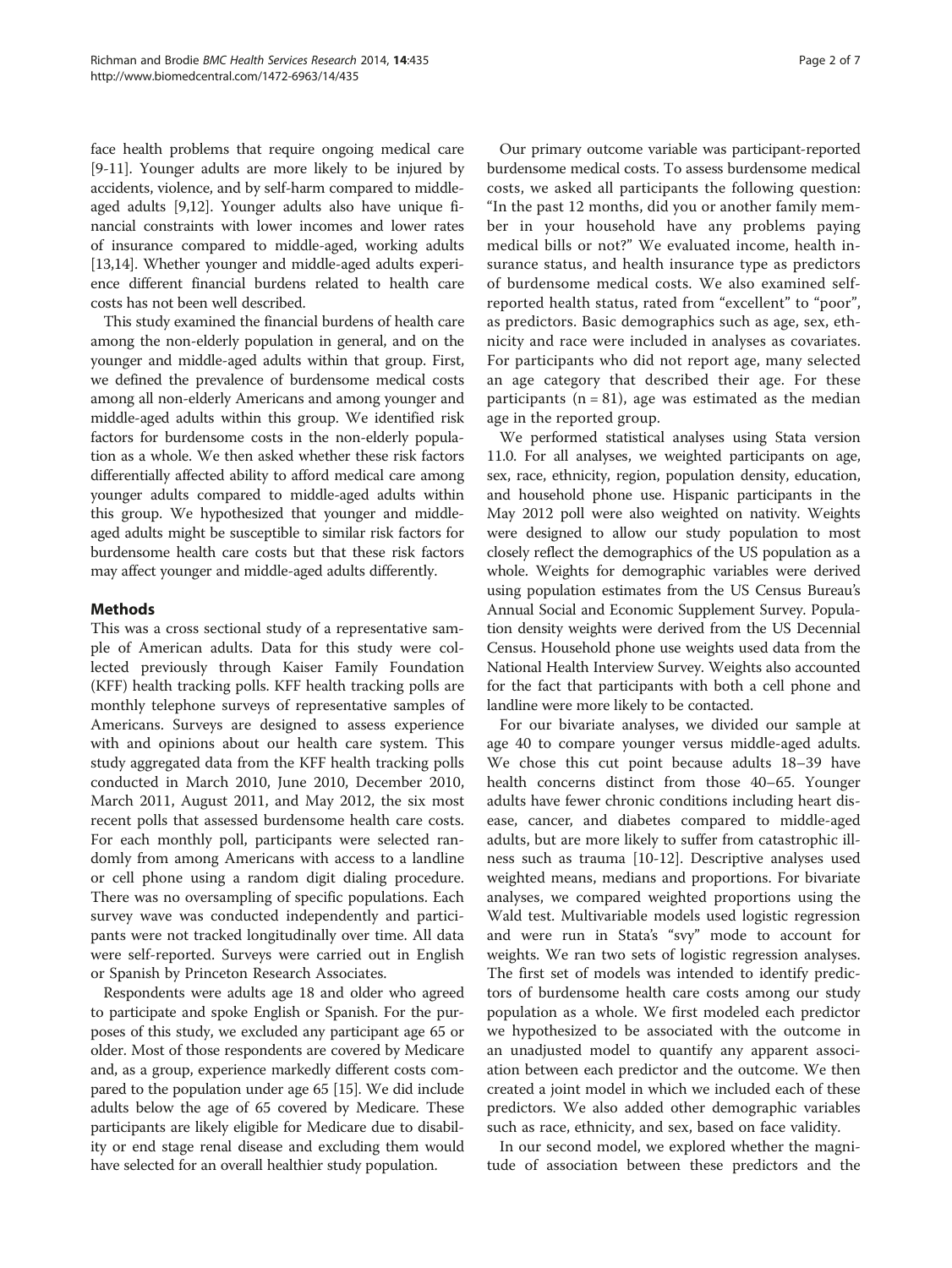outcome, burdensome medical costs, varied according to the age of the participant. To evaluate this quantitatively, we created a model that included these primary predictors and an interaction term representing an interaction between the predictor and age as a continuous variable. Interaction terms were retained in the final model if the p-value for interaction was <0.1. We also again included demographic covariates including sex, race, and ethnicity in the final model. Finally, we used linear combinations of odds ratios at representative ages (the mean ages in the 18–39 and 40–64 groups) to demonstrate how the odds of experiencing burdensome costs differ among younger and middle-aged adults.

Logistic regression models were checked for model fit using the Hosmer-Lemeshow test and were evaluated for influential points using delta-beta statistics. These post estimations were done in unweighted models which closely resembled weighted models.

This study was exempt from review by the Stanford University Institutional Review Board.

#### Results

Our initial sample included 7,243 participants. The six Kaiser Family Foundation health tracking polls used in this study had response rates that ranged from 18-24%, rates typical for public opinion polls [[16](#page-6-0)]. After excluding adults age 65 and older  $(n = 1,703)$  and participants with missing data  $(n = 47)$ , our sample included 5,493 participants. In order to characterize demographic differences among the younger and middle-aged groups, we divided our sample into adults ages 40–64 (referred to hereafter as "middle-aged adults",  $n = 3,496$ ) and those 18–39 (referred to hereafter as "younger adults",  $n=$ 1,997). General demographic characteristics of the population are detailed in Table 1. Overall, the study population was 50% female with no significant sex difference among middle-aged and younger adults. The mean age for the study population was 41, with a mean age of 29 among the younger group and 51 among the middle-aged group. The younger group had a larger proportion of African American participants (16% vs. 12%,  $p < 0.001$ ) and Hispanic participants (21% vs.  $11\%$ , p < 0.001). Younger adults tended to have lower incomes. A full third of younger adults had incomes below \$30,000 a year, compared to 26% of middle-aged adults (p < 0.001). Younger adults also more commonly relied on Medicaid for health insurance (7.6% vs.  $4.1\%$ ,  $p < 0.001$ ) and were more likely to be uninsured  $(24\% \text{ vs. } 18\%, \text{ p} < 0.001)$  compared to middle-aged adults. Middle-aged adults, by contrast, were more likely to report being in fair or poor health than younger adults  $(20\% \text{ vs. } 11\%, \text{ p} < 0.001).$ 

Despite a number of demographic differences, both younger and middle-aged adults reported similar rates of difficulty paying for health care. About 27% of respondents

|--|--|--|--|--|

#### Table 1 Demographic characteristics

| Variable                                | Overall*<br>$(N = 5493)$ | Age 18-39<br>$(N = 1997)$ | Age 40-64<br>$(N = 3496)$ | p-value |
|-----------------------------------------|--------------------------|---------------------------|---------------------------|---------|
| Difficulty paying<br>for health care    | 27%                      | 27%                       | 28%                       | 0.86    |
| Mean age (SE)                           | 41 (0.21)                | 29 (0.16)                 | 51 (0.13)                 | < 0.001 |
| Sex (male)                              | 50%                      | 51%                       | 49%                       | 0.30    |
| Income (dollars<br>per year)            |                          |                           |                           |         |
| $<$ 30,000                              | 29%                      | 33%                       | 26%                       | < 0.001 |
| 30,000-50,000                           | 37%                      | 37%                       | 37%                       | 0.54    |
| >50,000                                 | 24%                      | 20%                       | 28%                       | < 0.001 |
| <b>DK/NR</b>                            | 10%                      | 10%                       | 10%                       | 0.86    |
| Race                                    |                          |                           |                           |         |
| White                                   | 74%                      | 69%                       | 79%                       | < 0.001 |
| Black/African Am.                       | 14%                      | 16%                       | 12%                       | < 0.001 |
| Asian                                   | 3.5%                     | 5.4%                      | 1.9%                      | < 0.001 |
| Mixed/other                             | 5.7%                     | 7.4%                      | 4.2%                      | < 0.001 |
| <b>DK/NR</b>                            | 2.6%                     | 2.3%                      | 2.8%                      | 0.28    |
| Ethnicity                               |                          |                           |                           |         |
| Hispanic                                | 15%                      | 21%                       | 11%                       | < 0.001 |
| Non Hispanic                            | 84%                      | 79%                       | 89%                       | < 0.001 |
| DK/NR                                   | 0.6%                     | 0.4%                      | 0.7%                      | 0.33    |
| Uninsured                               | 21%                      | 24%                       | 18%                       | < 0.001 |
| Health insurance type                   |                          |                           |                           |         |
| Employer based                          | 65%                      | 59%                       | 69%                       | < 0.001 |
| Self insured                            | 13%                      | 12%                       | 13%                       | 0.46    |
| Medicare                                | 6.5%                     | 5.0%                      | 7.7%                      | 0.004   |
| Medicaid                                | 5.6%                     | 7.6%                      | 4.1%                      | < 0.001 |
| Other government                        | 4.7%                     | 4.8%                      | 4.6%                      | 0.81    |
| Other (including<br>parents' insurance) | 5.1%                     | 11%                       | 1.0%                      | < 0.001 |
| <b>DK/NR</b>                            | 0.5%                     | 0.5%                      | 0.4%                      | 0.92    |
| Health status                           |                          |                           |                           |         |
| Excellent, very<br>good or good         | 84%                      | 89%                       | 80%                       | < 0.001 |
| Only fair or poor                       | 16%                      | 11%                       | 20%                       | < 0.001 |
| <b>DK/NR</b>                            | 0.04%                    | 0.02%                     | 0.02%                     | 0.18    |

\*Totals in each column may not sum to 100 due to rounding.

in each group reported having trouble paying a medical bill in the past year. Subsequent analyses focused on describing the factors associated with burdensome health care costs in the non-elderly population as a whole, and elucidating whether these factors contributed differentially to burdensome health care costs according to age.

We used multivariable logistic regression to identify factors associated burdensome costs in our study population (Table [2](#page-3-0)). In initial models, we included a single primary predictor of interest. These unadjusted models identified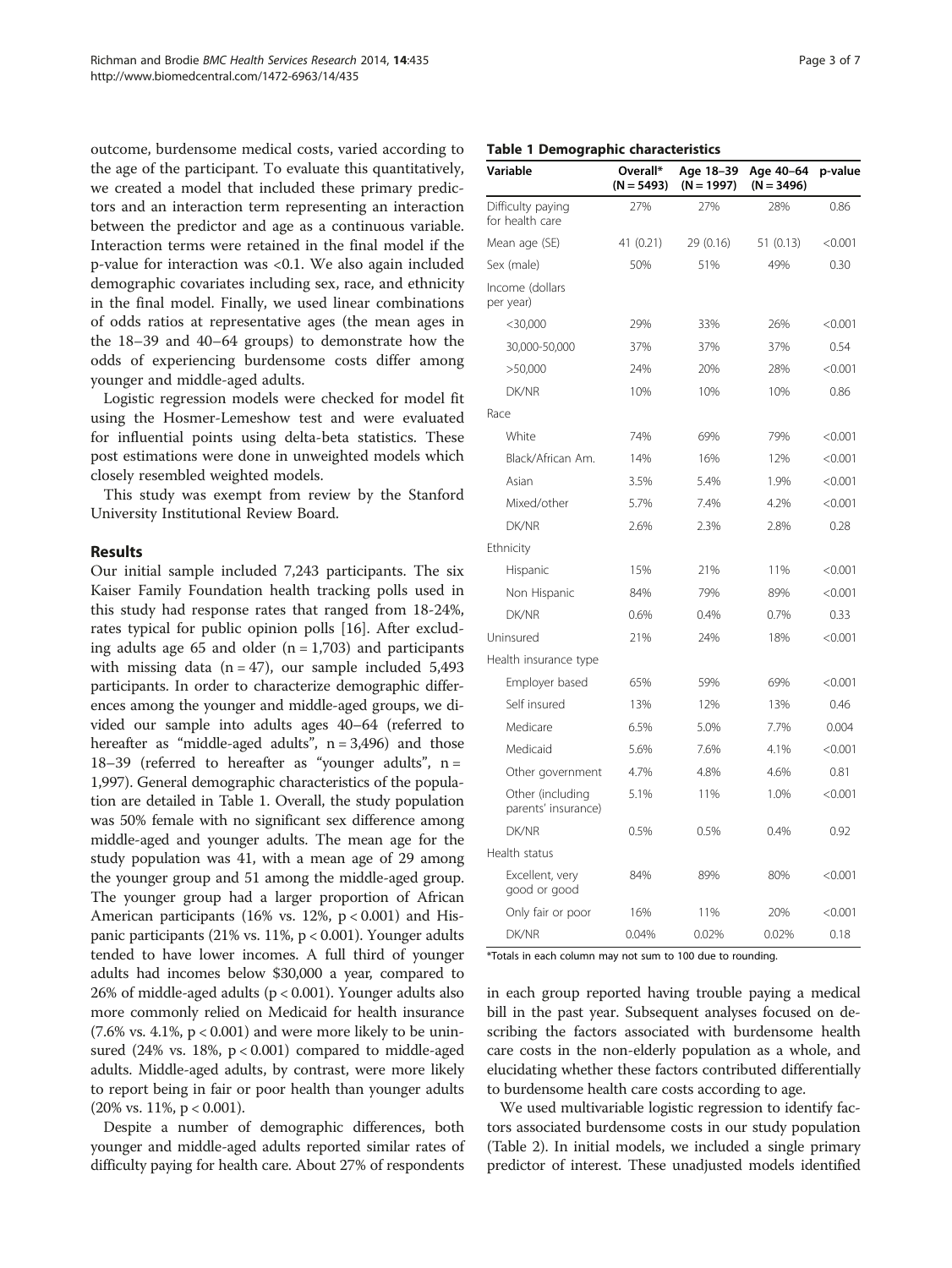<span id="page-3-0"></span>Richman and Brodie BMC Health Services Research 2014, 14:435 Page 4 of 7 http://www.biomedcentral.com/1472-6963/14/435

Table 2 Predictors of burdensome medical costs

| <b>Unadjusted models</b>                         | Predictor                               | OR<br>(95% CI)          | p-value |
|--------------------------------------------------|-----------------------------------------|-------------------------|---------|
| Model 1: Age                                     | Age (continuous)                        | 1.00<br>$(0.99 - 1.00)$ | 0.48    |
| Model 2: Health Status                           | Excellent, very good,<br>or good (Ref.) |                         |         |
|                                                  | Fair or poor                            | 3.75<br>$(3.13 - 4.50)$ | < 0.001 |
| Model 3: Income                                  | Income $>50$ K (Ref.)                   |                         |         |
|                                                  | Income 30-50 K                          | 2.18<br>$(1.78 - 2.67)$ | < 0.001 |
|                                                  | Income $<$ 30 K                         | 4.94<br>$(4.02 - 6.09)$ | < 0.001 |
| Model 4: Insurance                               | Employer (Ref.)                         |                         |         |
|                                                  | Self pay                                | 0.84<br>$(0.65 - 1.10)$ | 0.22    |
|                                                  | Medicare                                | 2.71<br>$(1.99 - 3.69)$ | < 0.001 |
|                                                  | Medicaid                                | 2.55<br>$(1.80 - 3.62)$ | < 0.001 |
|                                                  | Other government<br>insurance           | 1.36<br>$(0.91 - 2.03)$ | 0.11    |
|                                                  | Other, including<br>parents' insurance  | 0.83<br>$(0.53 - 1.31)$ | 0.42    |
|                                                  | No insurance                            | 4.66<br>$(3.89 - 5.58)$ | < 0.001 |
| <b>Combined model</b>                            | Predictor                               | OR<br>(95% CI)          | p-value |
| Model 5: health status +<br>income + insurance + | Poor health                             | 2.60<br>$(2.12 - 3.20)$ | < 0.001 |
| ethnicity + race + age + sex $*$                 | Income 30-50 K                          | 1.73<br>$(1.40 - 2.13)$ | < 0.001 |
|                                                  | Income $<$ 30 K                         | 2.30<br>$(1.79 - 2.95)$ | < 0.001 |
|                                                  | Self pay insurance                      | 0.82<br>$(0.62 - 1.07)$ | 0.15    |
|                                                  | Medicare                                | 1.43<br>$(1.02 - 2.03)$ | 0.04    |
|                                                  | Medicaid                                | 1.32<br>$(0.88 - 2.00)$ | 0.18    |
|                                                  | Other government<br>insurance           | 1.01<br>$(0.66 - 1.54)$ | 0.99    |
|                                                  | Other, including<br>parents' insurance  | 0.86<br>$(0.54 - 1.38)$ | 0.53    |
|                                                  | No insurance                            | 3.11<br>(2.53-3.83)     | < 0.001 |
|                                                  | Hispanic                                | 1.03<br>$(0.80 - 1.32)$ | 0.82    |
|                                                  | African American                        | 1.23<br>$(0.98 - 1.51)$ | 0.063   |

## Table 2 Predictors of burdensome medical costs (Continued)

| Asian      | 0.76<br>$(0.44 - 1.32)$ | 0.33    |
|------------|-------------------------|---------|
| Age        | 1.00<br>$(0.99 - 1.01)$ | 0.82    |
| Female sex | 1.41<br>$(1.21 - 1.64)$ | < 0.001 |

\*Reference groups for Model 5 same as in Models 2–4, reference group for ethnicity and race is white/Caucasian group.

insurance status, health status, and income as factors most strongly associated with difficulty paying for medical expenses. We then combined these predictors in a single model to ask whether each was independently associated with difficulty affording health care. We also adjusted for age, sex, race, and ethnicity. In this combined model, those in fair or poor health had were more likely to have trouble paying for health care compared to those in good or excellent health (OR 2.60, p < 0.001). Income was also predictive of difficulty paying for medical care. Those who earned less than \$30,000 a year were more likely to have trouble paying for health care than those who made more than \$50,000 a year (OR 2.30, p < 0.001). Insurance status was strongly associated with difficulty paying for medical care. Those without insurance were much more likely than those with employer sponsored insurance to have trouble paying for health care (OR 3.11,  $p < 0.001$ ) and participants with Medicare were more likely to report burdensome medical costs (OR 1.43,  $p = 0.04$ ). Lastly, women were somewhat more likely to report difficulty paying for medical care compared to men (OR 1.41, p < 0.001).

Our final set of analyses focused on whether the risk factors identified in our population as a whole differentially affected middle-aged and younger adults. We modeled the three strongest predictors of burdensome health care costs (income, insurance, and health status) with predictor-age interaction terms in a single model. We also again adjusted for sex, ethnicity, and race. To interpret the analyses, we evaluated the models at ages 29 and 51, the mean ages in among the middle-aged and younger age groups in our population. Table [3](#page-4-0) details the results from these analyses. Among all participants, income of less than \$30,000 a year was associated with an increased risk for burdensome medical costs. For younger adults in the next income range, though, the risk of burdensome medical costs remained high, while for middleaged adults, it fell. For a 29 year old earning \$30-50,000/ year, the odds ratio for burdensome health care was 2.48 (p < 0.001) compared to those earning more than \$50,000/ year. For an adult of 51, the odds ratio at the same income was  $1.40$  (p < 0.001, p-value for interaction 0.004).

Among middle-aged adults, by contrast, lack of health insurance was associated with greater risk of medical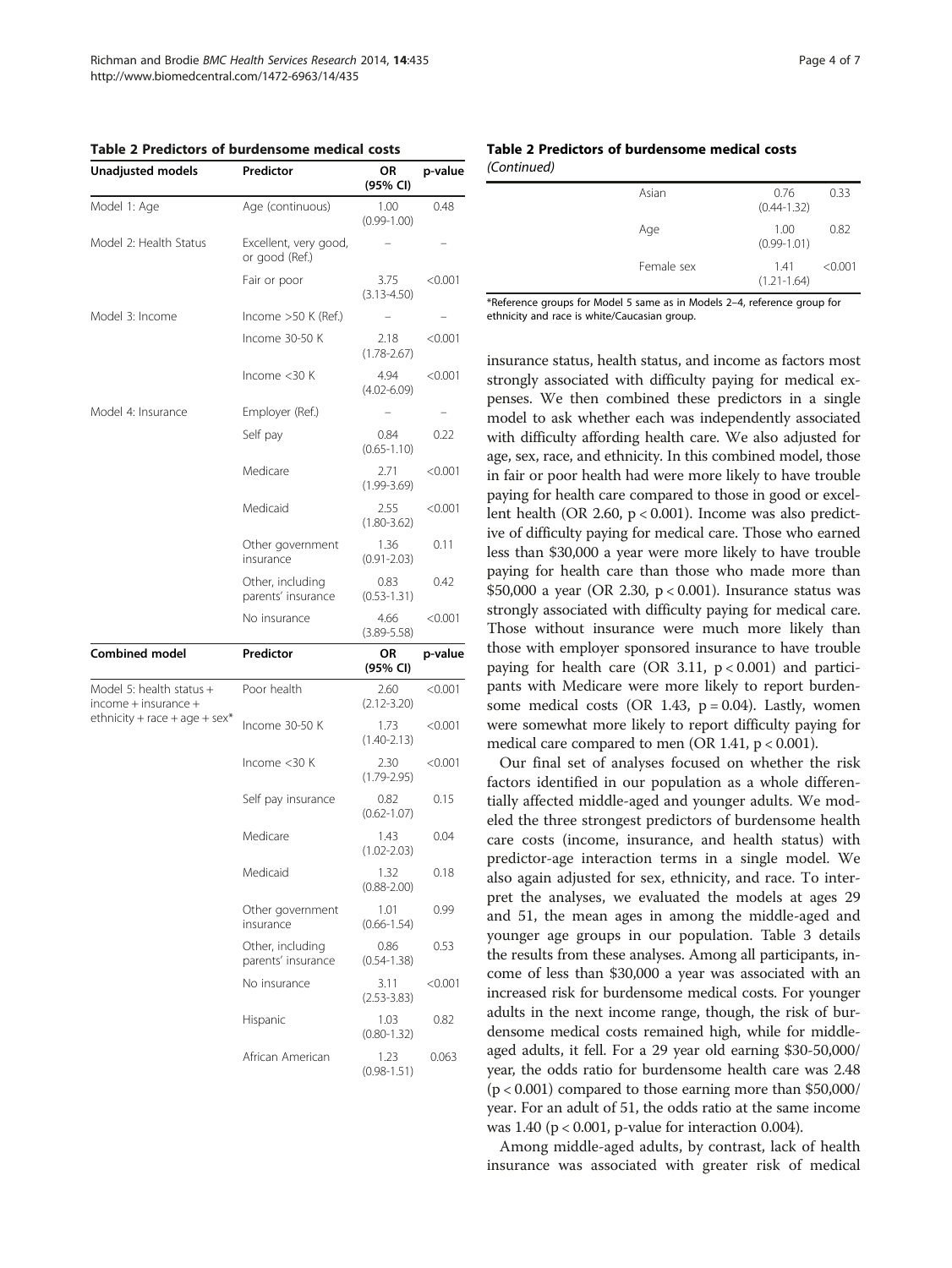<span id="page-4-0"></span>insecurity than among younger adults. An uninsured 51 year old had a near four-fold increased odds of experiencing burdensome costs compared to a peer with employer sponsored insurance (OR 3.82, p < 0.001). The odds ratio associated with being uninsured at the age of 29, by comparison, was  $2.61$  (p < 0.001, p-value for interaction 0.037).

Poor health put both young and middle-aged adults at risk for medical insecurity. For a 51 year old in poor or fair health, the odds of experiencing burdensome health care costs were 2.90 times that of their healthier peers. For a 29 year old, the odds ratio for burdensome health care costs associated with poor health was  $2.31$  (p < 0.001). The p-value for interaction in this model, though, did not reach statistical significance  $(p = 0.20)$ .

## Discussion

Burdensome health care costs are common in the United States. Our study has shown that within the nonelderly population, over a quarter of adults have experienced difficulty paying for medical care. Lower incomes, lack of insurance, and poor health all contribute to difficulty paying for health care, findings consistent with previous studies of burdensome costs [[3,4](#page-5-0)]. Interestingly, we also found that difficulty paying for health care cut across demographic groups, with as many younger adults reporting trouble paying medical bills as middle-aged adults. This finding is somewhat surprising given that younger and middle-aged adults experience quite different financial pressures and different health challenges.

We have explored whether low income, lack of health insurance, and poor health differentially affected middle-aged and younger adults in our study population. We found that indeed, middle-aged and younger adults experience different pressures and challenges when paying for medical care. Younger adults had lower incomes overall, an independent risk factor for burdensome health care costs. Not only were younger adults poorer, but even at moderate incomes, younger adults were less able to pay for care compared to their middle-aged counterparts. This finding held after controlling for health insurance and health status. These results suggest that at moderate incomes, and even while insured, younger adults remain vulnerable to accruing burdensome costs. Younger adults may have fewer savings or more expenses, making medical bills more difficult to pay. Furthermore, insurance plans held by this population may not be sufficient to protect younger adults from burdensome costs. Income, savings and other resources may also matter when faced with medical bills.

Middle-aged adults also had unique vulnerabilities. Middle-aged adults without health insurance were at greater risk of experiencing burdensome costs compared to younger adults without insurance. This added risk with middle-aged age may be because middle-aged adults are more likely to fall ill during any given period without insurance, or are more likely to have a costly and debilitating illness during a period without insurance. Younger adults who fall ill and who have gaps in insurance are still at risk for burdensome medical expenses but perhaps are protected by the physical resilience associated with younger age. We saw a suggestion of an age-health status interaction that would also support the notion that when ill, middle-aged adults are more vulnerable than younger adults, though this interaction did not reach statistical significance.

This study has a number of limitations. First, all data are cross sectional, and though we have found associations between income, insurance, health status, and burdensome costs, we cannot assign causality. Indeed, it is possible, for example, that burdensome medical costs might lead to lower utilization of health care services and poor health, rather than poor health and high utilization leading to burdensome medical costs. Still, it seems plausible that scarce resources and poor health might result in high rates of costly medical expenses.

| Table 3 Interactions bsetween age and risk factors for burdensome costs |  |  |  |  |  |  |
|-------------------------------------------------------------------------|--|--|--|--|--|--|
|-------------------------------------------------------------------------|--|--|--|--|--|--|

|                           | -                   |          |                     |         |                         |
|---------------------------|---------------------|----------|---------------------|---------|-------------------------|
| Predictor                 | Age 29* OR (95% CI) | p-value  | Age 51* OR (95% CI) | p-value | p-value for interaction |
| Income (dollars per year) |                     |          |                     |         |                         |
| $>50,000$ (Ref.)          |                     | -        |                     |         |                         |
| 30,000-50,000             | 2.48 (1.73-3.57)    | < 0.001  | $1.40(1.21-1.75)$   | < 0.001 | 0.004                   |
| $<$ 30,000                | 2.87 (1.94-4.25)    | < 0.001  | 2.07 (1.55-2.77)    | < 0.001 | 0.140                   |
| Insurance                 |                     |          |                     |         |                         |
| Employer based (Ref.)     |                     | $\equiv$ |                     |         | -                       |
| Uninsured                 | 2.61 (1.96-3.47)    | < 0.001  | 3.82 (2.93-4.97)    | < 0.001 | 0.037                   |
| Health status             |                     |          |                     |         |                         |
| Excellent or Good (Ref.)  |                     | $\equiv$ |                     |         |                         |
| Poor or Fair              | 2.31 (1.64-3.28)    | < 0.001  | 2.90 (2.33-3.59)    | < 0.001 | 0.22                    |
|                           |                     |          |                     |         |                         |

\*Ages 29 and 51 were the mean ages in the 18–39 and 40–64 age groups. These ages were chosen as representative values for assessing any interaction between age and risk factors for burdensome medical costs.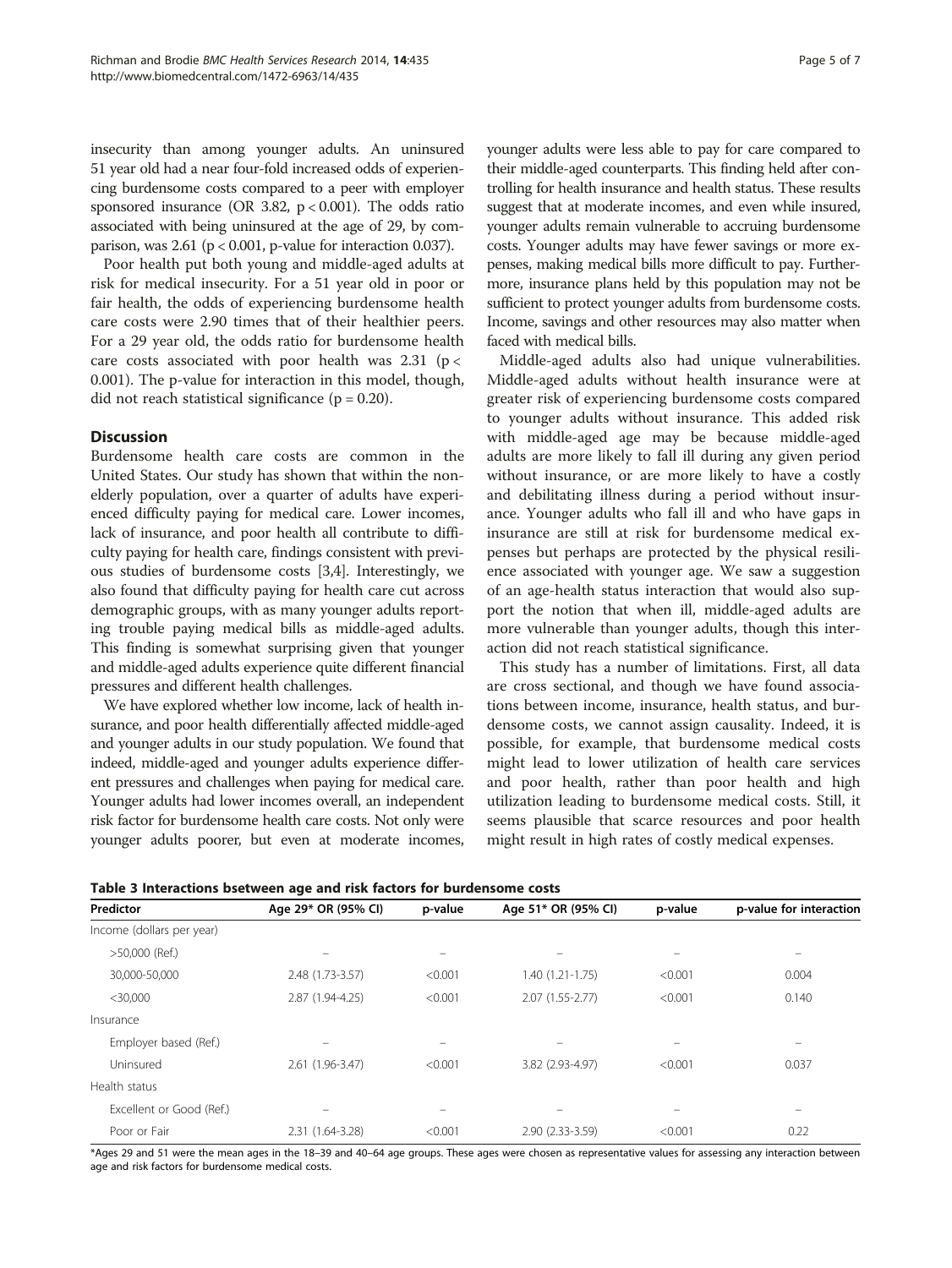<span id="page-5-0"></span>Second, our main outcome measure had some limitations. The question we used to assess burdensome medical costs asked not only about an individual's difficulty paying medical bills, but whether anyone in the household had had difficulty paying medical bills. Respondents who live with family members of a different age who have had trouble paying medical bills might respond on their behalf. This limitation, though, would tend to bias our results toward the null rather than toward a positive finding relating to age. The question is also limited by its subjective nature. We did not ask about specific outcomes such as bankruptcy, but rather "difficulty" paying medical bills, which is open to interpretation and may capture people who simply found paying medical bills unpleasant rather than truly burdensome. In other studies of medical costs, though, this question has been found to correlate well with those who pay >10% of their income toward medical costs, a more objective measure of burden [1].

Lastly, our analyses were primarily exploratory. Our analyses were aimed at identifying risk factors and interactions. Exploratory analyses in general, and analyses that assess for interactions in particular, can produce false positive results. Importantly, though, our first finding that lack of insurance, low income, and poor health are risk factors for burdensome costs are supported by prior studies, as is our overall estimate of the prevalence of burdensome costs [4]. The interactions we explored here have not previously been reported. There are, however, plausible interpretations for these findings, making their validity more likely. We also explored interactions only among our strongest predictors in an effort to limit false positive results.

## Conclusions

In summary, our study has shown that over a quarter of non-elderly Americans experience trouble paying for medical care and that both younger and middle-aged Americans within that group share in this difficulty equally. Younger and middle-aged Americans, though, have different vulnerabilities, with younger Americans more sensitive to income pressures and middle-aged Americans more susceptible to high health care costs when they do not have insurance. These differences are important in guiding policies that target and address the specific needs of various populations. The Patient Protection and Affordable Care Act (ACA) includes a number of provisions which may help buffer against burdensome costs. Indeed, the ACA expands coverage to previously uninsured populations, limits yearly out-of-pocket expenses, and eliminates lifetime caps on essential benefits for beneficiaries. Future analyses examining burdensome costs after full implementation of the ACA may reveal the ways in which the law has helped protect Americans or

whether the population-specific vulnerabilities identified in this study require additional attention.

#### Competing interests

The authors declare that they have no competing interests.

#### Authors' contributions

MB was responsible for the Kaiser Family Foundation Survey design and data acquisition. MB also provided guidance on the design of the present study and review of the manuscript. IR was responsible for the design of the present study, statistical analysis, and drafting of the manuscript. Both authors read and approved the final manuscript.

#### Authors' information

Mollyann Brodie is the Director of Public Opinion Polling and Research at the Kaiser Family Foundation and is responsible for all aspects of the Foundation's public opinion survey efforts, including the monthly Kaiser Health Tracking poll. The Kaiser Family Foundation is a non-partisan, nonprofit foundation that provides information and analysis on topics in health care in the US. Ilana Richman is a fellow in Health Services Research at Stanford University and the Palo Alto Veterans Affairs Hospital.

#### Acknowledgements

We gratefully acknowledge Sarah Cho, MPH for her assistance in accessing Kaiser Family Foundation data. Funding for this work was provided by the Kaiser Family Foundation. Employees of the Kaiser Family Foundation, including Mollyann Brodie, were involved in the design, analysis, and reporting of this study.

#### Author details

<sup>1</sup> Center for Health Policy/Center for Primary Care and Outcomes Research, Stanford University School of Medicine, Stanford, CA, USA. <sup>2</sup>Public Opinion and Media Research, Kaiser Family Foundation, Menlo Park, CA, USA.

#### Received: 21 January 2014 Accepted: 16 September 2014 Published: 25 September 2014

#### References

- 1. Cunningham PJ: The growing financial burden of health care: national and state trends, 2001–2006. Health Aff (Millwood) 2010, 29(5):1037–1044.
- Banthin JS, Bernard DM: Changes in financial burdens for health care: national estimates for the population younger than 65 years, 1996 to 2003. JAMA 2006, 296(22):2712–2719.
- 3. Banthin JS, Cunningham P, Bernard DM: Financial burden of health care, 2001–2004. Health Aff (Millwood) 2008, 27(1):188–195.
- 4. Weinick RM, Byron SC, Bierman AS: Who can't pay for health care? J Gen Intern Med 2005, 20(6):504–509.
- 5. Tamblyn R, Laprise R, Hanley JA, Abrahamowicz M, Scott S, Mayo N, Hurley J, Grad R, Latimer E, Perreault R, McLeod P, Huang A, Larochelle P, Mallet L: Adverse events associated with prescription drug cost-sharing among poor and elderly persons. JAMA 2001, 285(4):421–429.
- 6. Cook K, Dranove D, Sfekas A: Does major illness cause financial catastrophe? Health Serv Res 2010, 45(2):418–436.
- 7. Himmelstein DU, Thorne D, Warren E, Woolhandler S: Medical bankruptcy in the United States, 2007: results of a national study. Am J Med 2009, 122(8):741–746.
- 8. Desmond K, Rice T, Cubanski J, Neuman P: The Burden of Out-of-Pocket Health Spending among Older Versus Younger Adults: Analysis from the Consumer Expenditure Survey, 1998–2003. Medicare Issue Brief. No. 7686. Menlo Park, C.A.: Kaiser Family Foundation, 2007.
- 9. Park MJ, Paul Mulye T, Adams SH, Brindis CD, Irwin CE Jr: The health status of young adults in the United States. J Adolesc Health 2006, 39(3):305–317.
- 10. Incidence and U.S. Death Rates, Age-Adjusted and Age-Specific Rates, by Race and Sex. [http://seer.cancer.gov/archive/csr/1975\_2008/browse\_csr [php?sectionSEL=2&pageSEL=sect\\_02\\_table.07.html\]](http://seer.cancer.gov/archive/csr/1975_2008/browse_csr.php?sectionSEL=2&pageSEL=sect_02_table.07.html)
- 11. Go AS, Mozaffarian D, Roger VL, Benjamin EJ, Berry JD, Blaha MJ, Dai S, Ford ES, Fox CS, Franco S, Fullerton H, Gillespie C, Hailpern SM, Heit JA, Howard VJ, Huffman MD, Judd SE, Kissela BM, Kittner SJ, Lackland DT, Lichtman JH, Lisabeth LD, Mackey RH, Magid DJ, Marcus GM, Marelli A, Matchar DB, McGuire DK, Mohler ER, Moy CS, et al: Heart disease and stroke statistics–